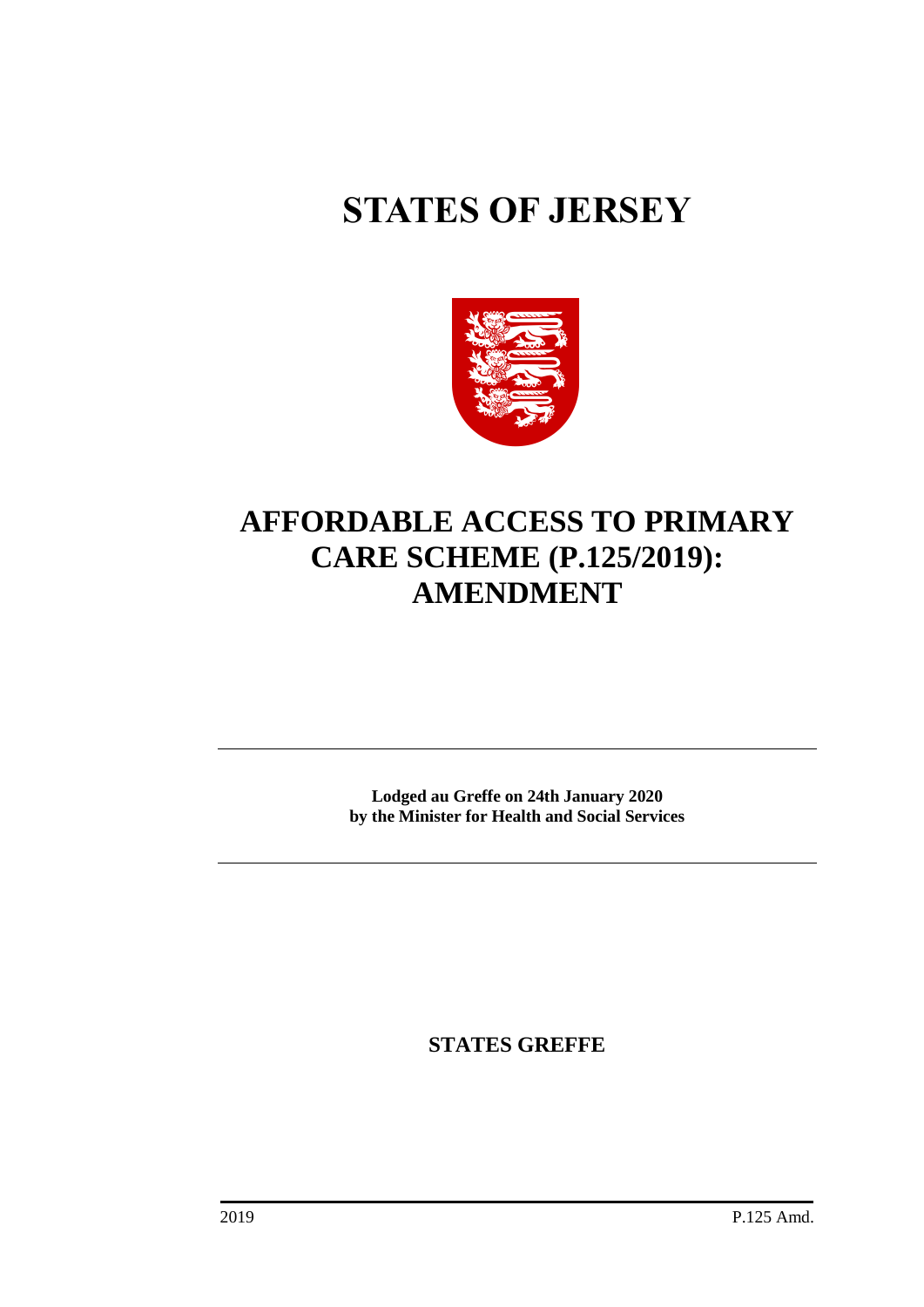#### AFFORDABLE ACCESS TO PRIMARY CARE SCHEME (P.125/2019): AMENDMENT

\_\_\_\_\_\_\_\_\_\_\_\_

### **1 PAGE 2, OPENING PARAGRAPH –**

Delete the words "on, and removes potential barriers to," and insert after "primary care" the words "by reducing financial barriers".

#### **2 PAGE 2, PARAGRAPH (b) –**

- (1) At the beginning of paragraph (b), insert the words "for the groups identified in (a),".
- (2) After the words "reducing the patient co-payment", delete the words "for G.P. consultations".
- (3) Replace the wording that begins "for patients" through to the end of paragraph (b), with the words ", supporting the development of multidisciplinary services provided in General Practice, which might include expanded roles for pharmacists, nurses, physiotherapists, mental health workers and community support workers; and".

## MINISTER FOR HEALTH AND SOCIAL SERVICES

**Note:** After this amendment, the proposition would read as follows –

#### **THE STATES are asked to decide whether they are of opinion** −

to request the Minister for Health and Social Services, in consultation with the Council of Ministers, as appropriate, to devise a scheme which improves access to primary care by reducing financial barriers for patients who are financially, clinically or socially vulnerable, by –

- (a) identifying and prioritising which vulnerable groups are most in need of affordable access to primary care;
- (b) for the groups identified in (a), reducing the patient co-payment from its current level, supporting the development of multidisciplinary services provided in General Practice, which might include expanded roles for pharmacists, nurses, physiotherapists, mental health workers and community support workers; and
- (c) identifying the appropriate sources for the funding of such improved services;

and to bring a proposition for debate by the Assembly in the third quarter of 2020, in order that such a scheme can be implemented from 1st January 2021.